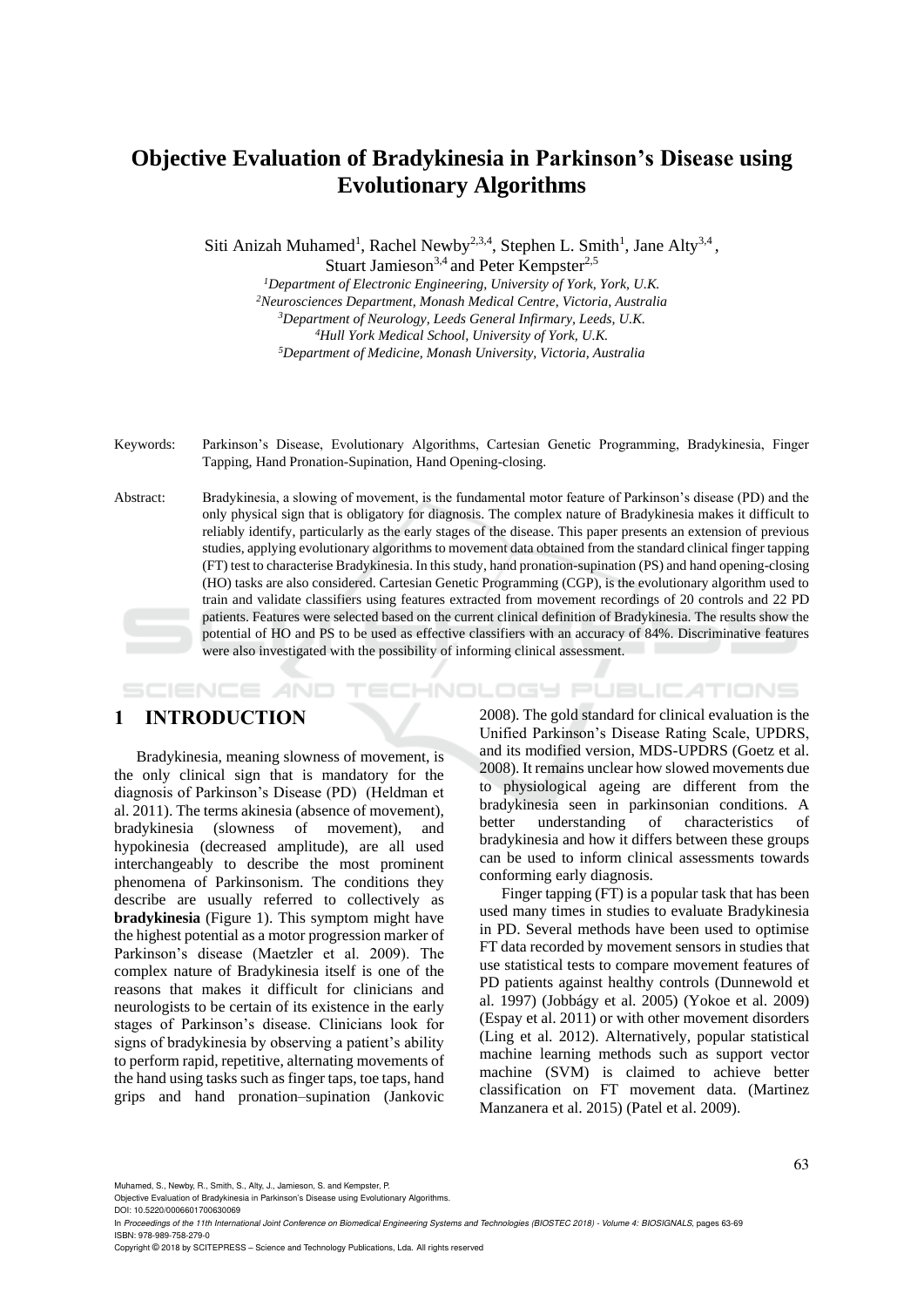

Figure 1: Descriptions of Bradykinesia. (Fernandez et al. 2014).

Our group have successfully used Evolutionary Algorithm (EA) to evolve high accuracy classifiers that differentiate Parkinson's disease patients from healthy controls (Lones et al. 2012) (Smith and Timmis 2008). Further investigation into classifiers evolved was able to characterise movement disorder in PD (Lacy et al. 2013) and inform clinical assessment (Lones et al. 2013). Based on the success of using FT data, we believe that EAs can also be used on other motor tasks to achieve the same if not better results. Specifically, this study extends our work to other common clinical motor tasks; pronationsupination (PS) and hand opening-closing (OC) tasks. FT was also included in this study for validation and comparison purposes.

Cartesian Genetic Programming (CGP), a type of EA was used to train classifiers. CGP was introduced by Miller and Thomson (Miller and Thomson n.d.) where the candidate solutions are represented as a string of integers of fixed length that is mapped to a non-cyclic directed graph. CGP and its variants have shown excellent ability in the classification of a range of medical applications including the classification of mammograms for the detection of breast cancer (Hope et al. 2007) and diagnosis of Alzheimer's disease (Hazell and Smith 2008). Additionally, there were also classifications using bio-signals such as spectral data for evaluation of cancerous thyroid cell lines (Lones et al. 2010), digital images of the cells to differentiate benign and malignant breast mass cells (Ahmad et al. 2012) and electrocardiography (ECG) signals to classify cardiac arrhythmia types (Ahmad et al. 2013).

A distinct advantage of EAs is that the classifiers evolved can be scrutinised to discover which features, or even, which parts of the movement data were used in their construction. Although statistical machine learning methods such as SVM usually able to generate comparable classifiers, it requires extra steps to identify most discriminating inputs. A technique

such as forward-selection wrapper approach or other feature ranking methods had to be integrated to achieve the same objective.

The main objectives of this paper are to look into the potential of applying EAs to evolve classifiers using movement data of PS and HO tasks and evaluate possible Bradykinesia characteristics that later can be used to inform clinical assessments.

# **2 METHODOLOGY**

After obtaining informed written consent, 20 controls and 22 patients with idiopathic Parkinson's disease were tested using the Movement Disorders Society Unified Parkinson's Disease Rating Scale (MDS-UPDRS) in a conventional clinical setting at the Monash Medical Centre, Melbourne, Australia. The finger tapping, pronation-supination and hand opening-closing components of the MDS-UPDRS were assessed both clinically and using an objective motion tracking system.

# **2.1 Movement Data Collection**

The motion tracking system used for movement recording employ Polhemus Patriot Electromagnetic (EM) tracking sensors (Polhemus 2016). The system consists of electronic system unit (SEU), a magnetic transmitter and two EM tracking sensors. Each participant wears the EM sensors on index finger and thumb when they perform the specified assessments. The EM sensors record position and orientation relative to the transmitter in six degrees of freedom with an update rate of 60 Hz per sensor. The system returns three Cartesian coordinates (X, Y, and Z) and three orientation Euler Angles: azimuth, elevation and roll.

### **2.2 Movement Features**

Features were extracted based on the current clinical definition of bradykinesia and the nature of the movement in each task.

### **2.2.1 Finger Tapping**

In this study, patients were asked to perform the standard clinical finger tapping test as defined by the Movement Disorders Society Unified Parkinson's Disease Rating Scale (MDS-UPDRS). This instructs patients to perform ten finger taps as fast and as wide as possible. As one of the final objectives of this study is to inform clinical assessment, it is important for the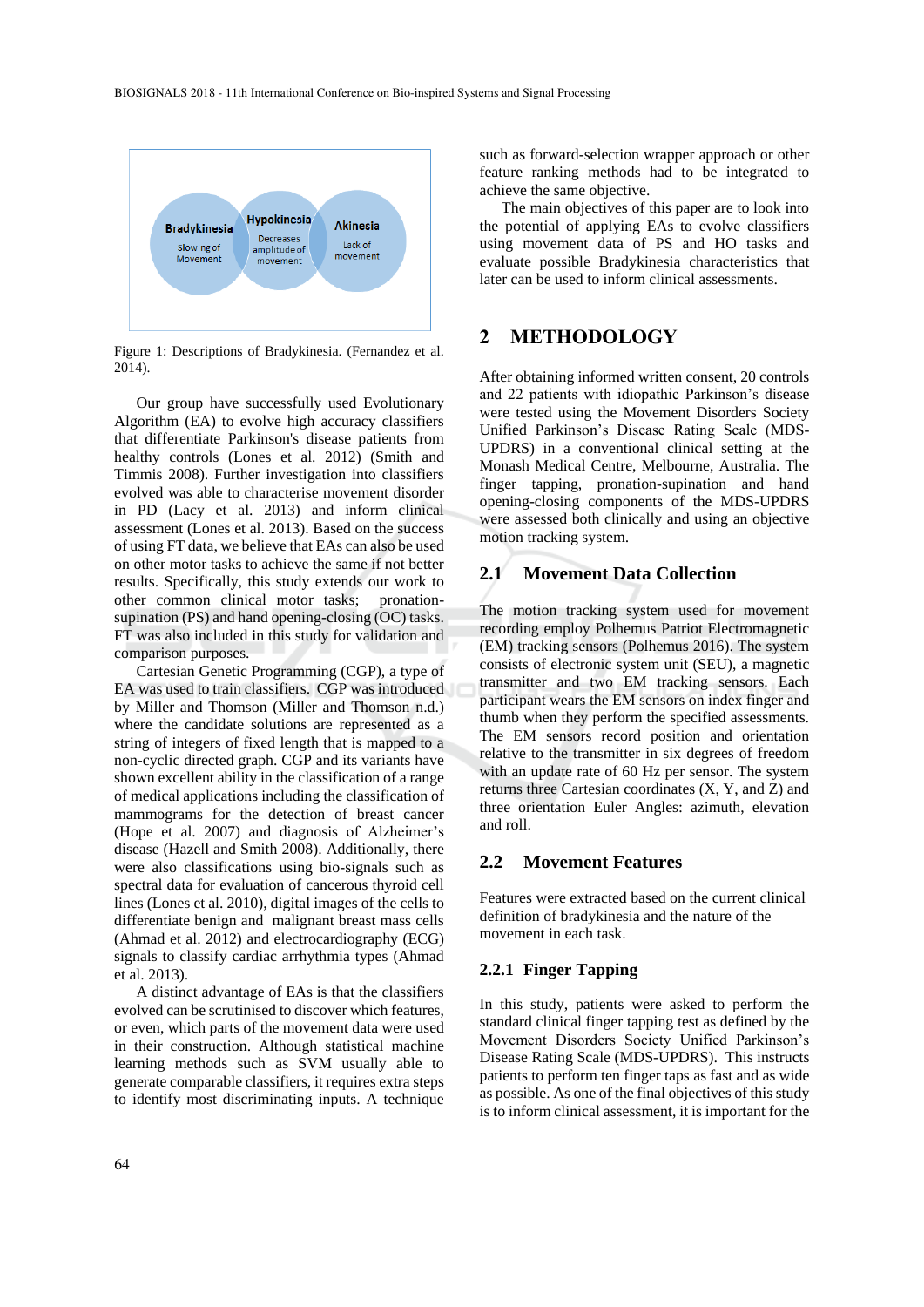task to be performed identically with standard clinical evaluation.

The separation **distance** between the finger and the thumb during the finger tapping action was computed by first calculating the difference between the x, y and z coordinate values for the respective sensors, and then, the Euclidean distance, or overall positional separation, between index finger and thumb. **Speed** and **acceleration** were calculated as the first and second derivatives of the distance, respectively. The raw movement data was also preprocessed to remove noise using Low Pass 5Hz Butterworth filter. Butterworth filter is most common filter used in biomechanics data analysis due to its excellent passband response (Christodoulakis et al. 2010).

Patients often have difficulties in performing the exact number of the cycles as instructed. Therefore, **cycles frequency** is one of the features selected instead of time taken to finish the task. Other features were quantified for the opening and closing phases of the cycle. The opening phase begins once the fingers are separated, from an initially closed position – equating to a minimal distance between the sensors – to when they are maximally separated; the closing phase begins once the sensors move towards one another after the point of maximal separation and finishes when the sensors have achieved a minimum separation.



Figure 2: Separation data showing opening and closing phases of a tapping cycle.

Figure 2 provides a representation of positional separation data, showing opening and closing phases of a cycle. Minimum, maximum and average of normalised speed and acceleration of both cycle phases were computed according to (Lacy et al. 2013). To measure rhythm, Coefficient of Variation (COV) was used. **COV** reflects how much a movement component measure varies over a defined period. It may be considered a measure of how rhythmic the repetitive movements are. COV of

amplitude was calculated over a period of tapping cycles as follows:

$$
COV speed = \frac{\sigma \ cycles \ max \ speed}{\mu \ cycles \ max \ speed}
$$
 (1)

To calculate the **decrementing trend**, maximum separation amplitude or speed for each tap cycle was linearly regressed against the number of cycles. A negative slope indicates that the overall trend of a movement component measure is decrementing and a zero or positive slope indicates that the amplitude is not decrementing. Figure 3 provides examples of linear regression plots of maximum amplitude to obtain the slope indicating a trend of separation amplitude. Measures of amplitude and speed alone may not have captured the real movement patterns of subjects. To capture the relationship between these components a variable called **periodicity** was calculated.

Periodicity =  $max$  amplitude  $\times$  max speed (2)



Figure 3: An example of tap decrementing trend for a patient with slope  $= -0.6$ .

Other features extracted are **halts**, **hesitation** and **amp\*freq**. Halts were measured by calculating the percentage of the tap cycle duration spent at 'zero' (< 5% of the maximum) speed:

$$
Halts = \frac{Time < 5\% max speed}{time taken (task)} \times 100\% \quad (3)
$$

When the movement showed smaller peaks between tapping cycle phases (Figure 4), it is treated as hesitation**.**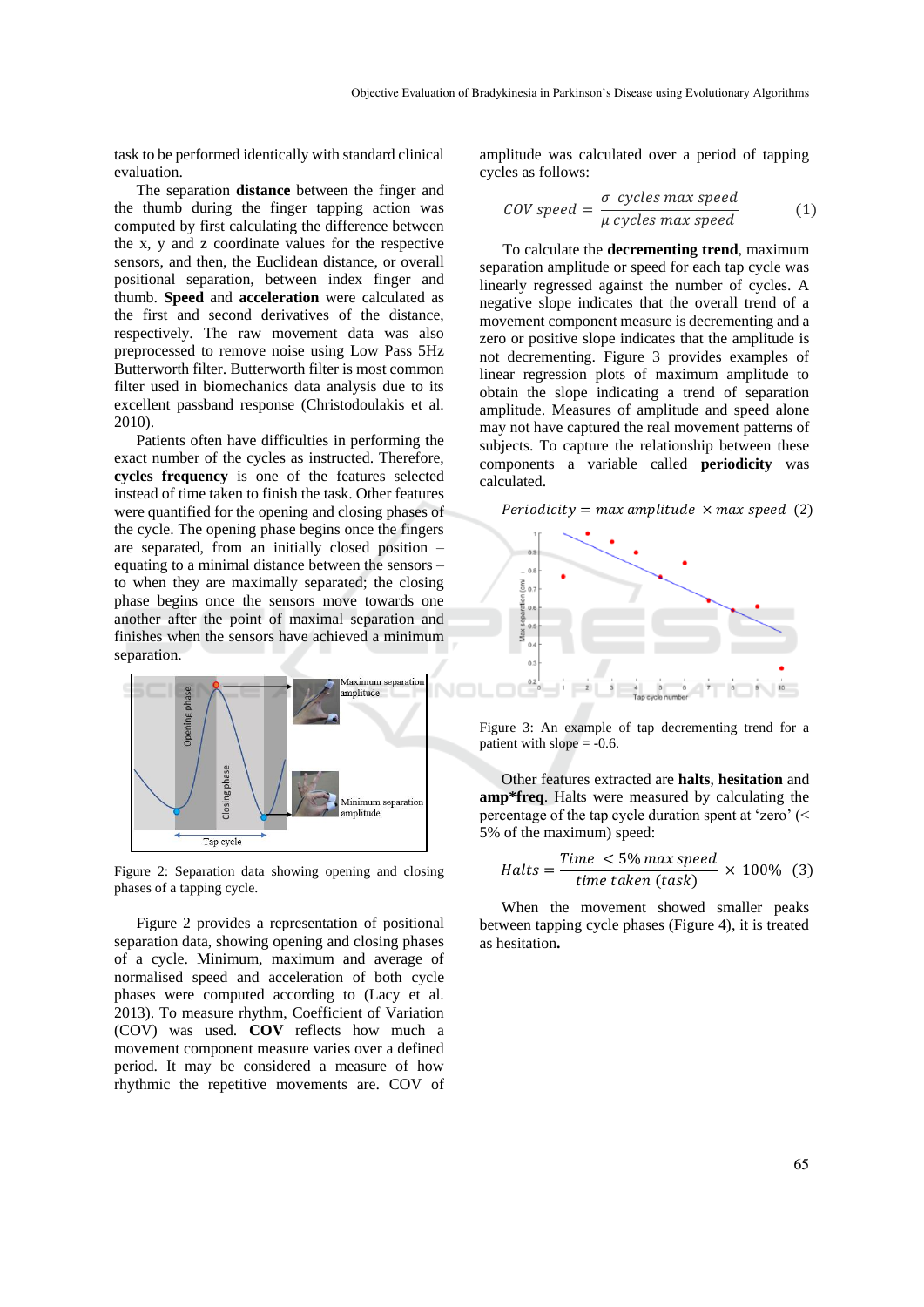

Figure 4: The smaller peaks counted as four hesitations.

Bigger amplitude with greater frequency during finger tapping means faster finger movement. This is considered as better performance. Alternatively, the movement can be executed faster with smaller amplitude. The amplitude  $\times$  frequency of tapping is suggested in (Jobbágy et al. 2005) to characterise the speed. This feature is determined for each tapping cycle and then averaged over the whole test. Table 1 summarises all features used as inputs to the CGP classifier.

Table 1: Finger tapping extracted features.

|      | <b>Feature</b>           |
|------|--------------------------|
| (0)  | Cycles frequency         |
| (1)  | Max overall amplitude    |
| (2)  | Mean amplitude           |
| (3)  | Maximum overall speed    |
| (4)  | Max opening speed        |
| (6)  | Max closing speed        |
| (7)  | Max opening acceleration |
| (8)  | Max opening deceleration |
| (9)  | Max closing acceleration |
| (10) | Max closing deceleration |
| (11) | Periodicity              |
| (12) | COV amplitude            |
| (13) | COV speed                |
| (14) | Decrementing amplitude   |
| (15) | Decrementing speed       |
| (16) | Halts                    |
| (17) | Hesitation               |
| (18) | $Amp*freq$               |

#### **2.2.2 Hand Pronation-supination**

For the hand pronation-supination task (PS), the MDS-UPDRS requires the participant to extend the arm out in front of their body with the palms face down and then turn the palm up and down alternately 10 times as fast and fully as possible.

After some experimentation, it was concluded that the most useful data in our pronation-supination recordings came from the movement of the thumb. Since only one sensor is used, the **amplitude** is

defined as the Euclidean distance between thumb sensor and Patriot transmitter.

$$
amp(t) = \sqrt{x(t)^2 + y(t)^2 + z(t)^2}
$$
 (4)

Velocity was calculated by differentiation of each Cartesian coordinate component  $(x, y, z)$  over the sampling time period to compute the respective velocity components  $(v_x, v_y, v_z)$ . The total velocity was computed from the sum of its components and its magnitude, the **speed**

$$
vel(t) = \sqrt{v_x(t)^2 + v_y(t)^2 + v_z(t)^2}
$$
 (5)

**Acceleration** is obtained by differentiating the velocity, using the same sampling time. The same features in Table 1 were used for PS classifiers by replacing opening and closing phases with pronation and supination phases respectively.

Since PS involves angular movements, movements were computed using Euler angles. Average, minimum and maximum of **angular velocity** and **angular acceleration** values were calculated according to (Picardi et al. 2010), giving the additional six angular features shown in Table 2.

Table 2**:** Hand pronation-supination features.

|      | Feature                   |
|------|---------------------------|
| (19) | Mean angular speed        |
| (20) | Max angular speed         |
| (21) | Min angular speed         |
| (22) | Mean angular acceleration |
| (23) | Max angular acceleration  |
|      | Min angular acceleration  |
|      |                           |

# **2.2.3 Hand Opening-closing**

For the hand opening-closing task (HO), the MDS-UPDRS requires the participant to make a tight fist with the arm bent at the elbow so that the palm faces the examiner and then requires the participant to open the hand ten times as fully and as quickly as possible. Sensors were placed at the same positions as in finger tapping task. However, unlike finger tapping, which is a simultaneous movement of thumb and fingers, the hand-opening task involves two steps movements. Therefore, the features extracted were also taking into account the measurements of both sensors separately, instead of just considering the distance between the two sensors. The thumb sensor (TS) and finger sensor (FS) movement data were used to compute the total of seventeen features. (Table 3).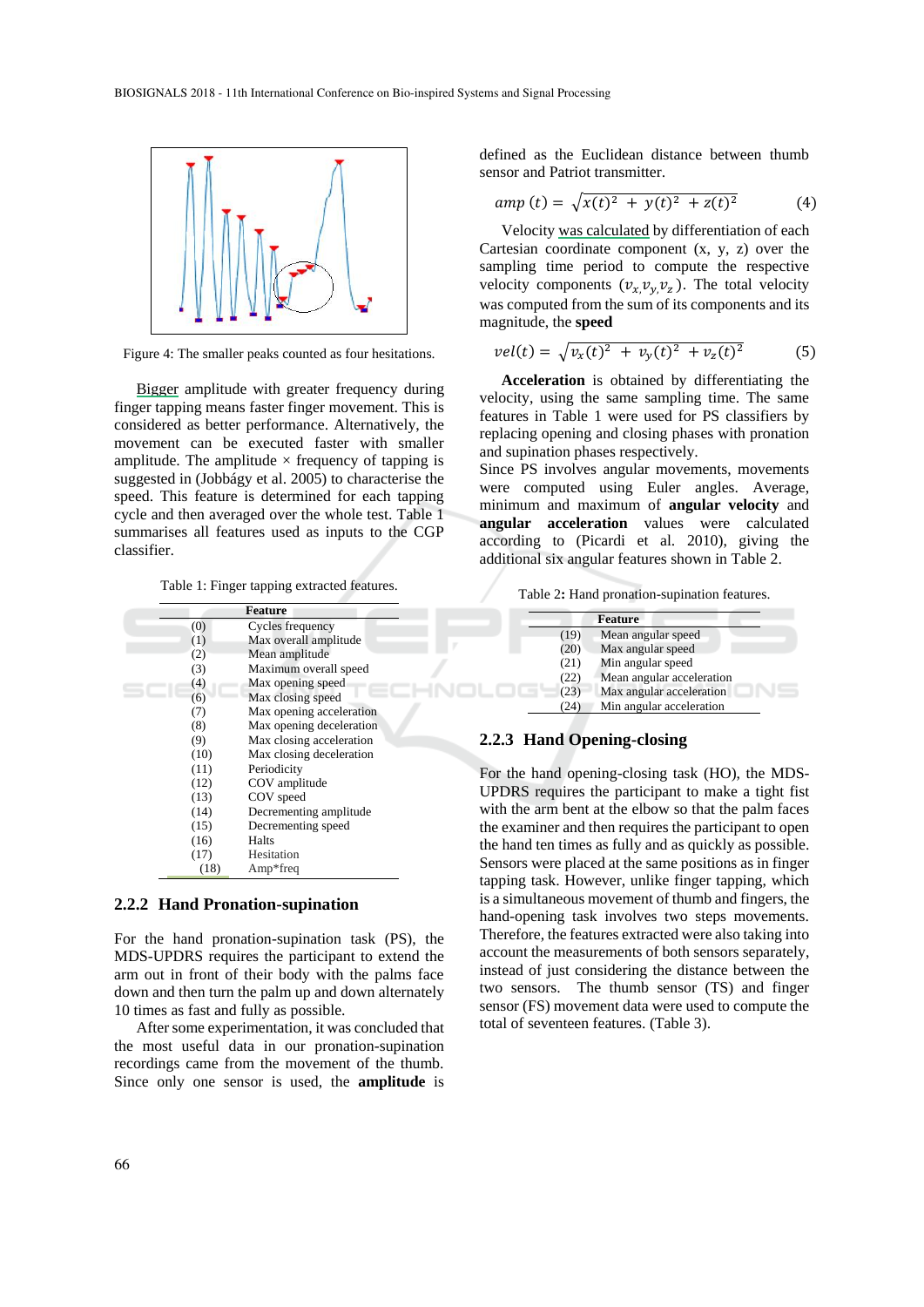Table 3: Hand opening-closing extracted features.

|      | Feature                 |
|------|-------------------------|
| (0)  | HO frequency            |
| (1)  | Maximum opening         |
| (2)  | COV opening             |
| (3)  | TS average speed        |
| (4)  | TS minimum speed        |
| (5)  | TS maximum speed        |
| (6)  | TS minimum acceleration |
| (7)  | TS maximum acceleration |
| (8)  | TS COV speed            |
| (9)  | <b>TS Halts</b>         |
| (10) | FS average speed        |
| (11) | FS minimum speed        |
| (12) | FS maximum speed        |
| (13) | FS minimum acceleration |
| (14) | FS maximum acceleration |
| (15) | FS COV speed            |
| (16) | <b>FS Halts</b>         |

# **2.3 Classification**

Classification used a typical CGP evolutionary strategy which selects one parent from each generation and uses mutation to produce four children. The next generation then comprises the parent and the four children, giving a population of size five - four children plus one parent:  $(1+4)$  - ES. Three sets of classifiers were evolved, one for each movement task. The input data consists of floating point values representing selected Bradykinesia features extracted from the patient's movement (as defined in section 2.2).

The fitness assigned to each classifier is simply the proportion of samples correctly classified. Previous CGP classifiers in FT studies (mentioned in the introduction) used the area under a ROC Curve (Fawcett 2006) as fitness function, but in this study, classification accuracy is used for simplicity and direct comparison. Through experimentation, the following CGP parameters values were adopted: number of nodes available 15, nodes arities of 2, mutation rate of 0.05 and number of generations 10000. The function set comprised  $({+, -,\times, +,\})$  $mean, min, max, mode$ . Data from each class was divided into training and test sets. To compensate for any effect on results caused by small amounts of training and test data, 5-fold cross validation was used. Results are averaged over ten runs for statistical significance. The best classifier model is used to determine those features that are most discriminative.

# **3 RESULTS**

With numbers of subjects relatively low compared to our previous FT studies, the classifications accuracies

in this study are surprisingly good. For the finger tapping task, averaged accuracy of the test set across ten runs is 82.66%. For the pronation-supination task, 80.54%, and for the hand opening task, 75.32%. Best and average accuracies of all tasks are summarised in table 4.

Table 4: Average and best accuracies of classifiers evolved for all motor tasks.

|      | Accuracy          |       |          |       |  |
|------|-------------------|-------|----------|-------|--|
| Task | Averaged ten runs |       | Best run |       |  |
|      | train             | test  | train    | test  |  |
| FT   | 91.69             | 83.3  | 91.79    | 87.20 |  |
| PS   | 92.04             | 80.54 | 94.34    | 84.03 |  |
| HΟ   | 92.92             | 75.32 | 94.27    | 80.21 |  |

Figure 5 showing the distribution of crossvalidated classification accuracies for ten runs of each task.



Figure 5: Distribution of accuracies across ten runs.

As mentioned in the introduction, one of the main advantages of using GP method is the ability to recognise which inputs were used to evolve the strongest classifier. For example, the PS classifier with 85% accuracy is visualised in figure 6, showing only the active nodes.



Figure 6: Visualisation of a PS classifier.

In this example, the inputs used are maximum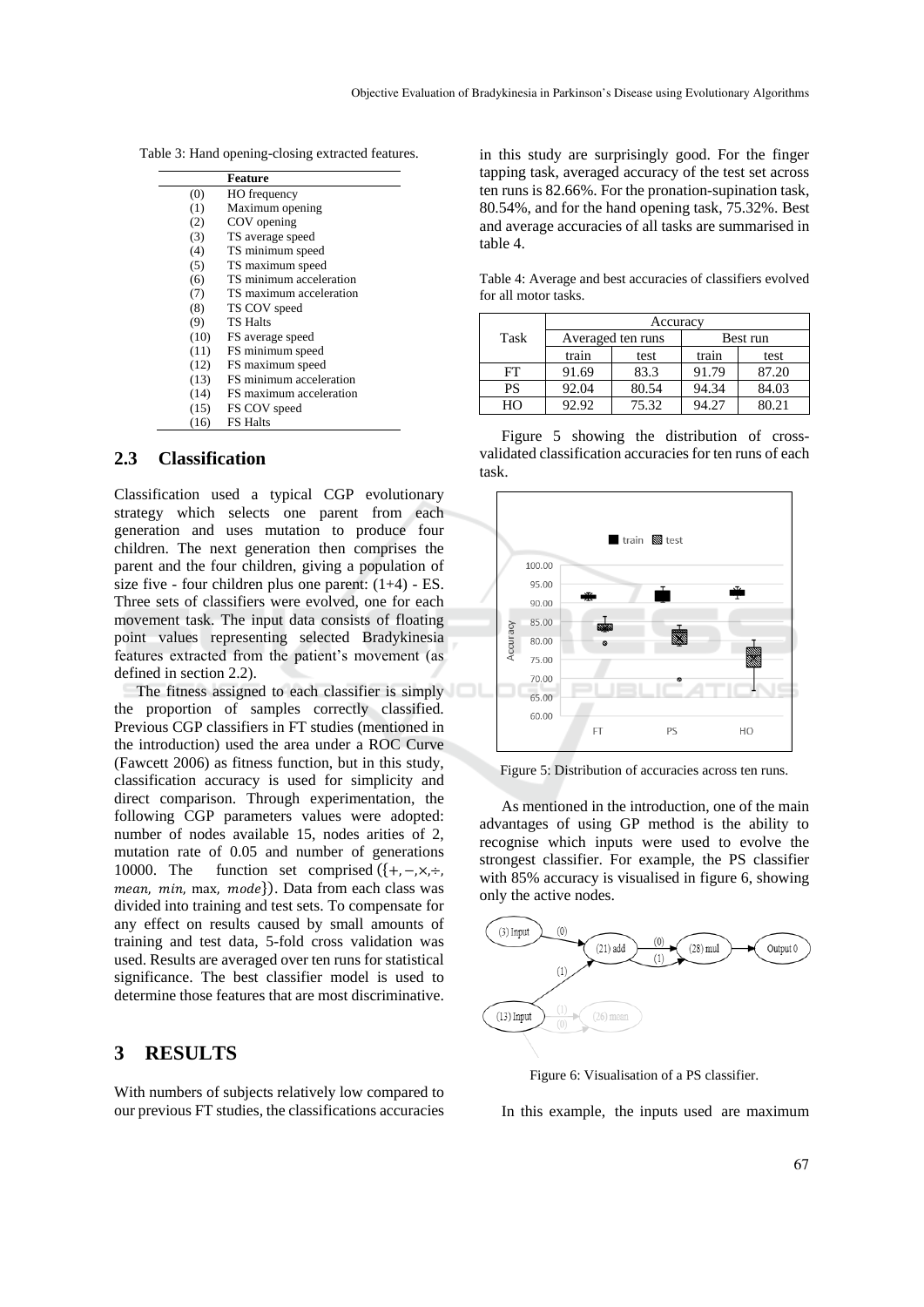overall speed and speed rhythm (COV). All features used to evolve the best classifier of each task are summarised in table 5.

Table 5: Most discriminating features for each task.

| Task      | Features                                                                          |
|-----------|-----------------------------------------------------------------------------------|
| FT        | $(4)(7)(9)$ (14) from Table 1                                                     |
| HO        | $(0)(2)(3)(4)(5)(6)$ (14) from Table 2                                            |
| <b>PS</b> | $(8)$ $(13)$ $(14)$ $(16)$ $(17)$ $(20)$ from Table 1 <sup>*</sup><br>and Table 2 |

*\* replaced opening phase with pronation phase and closing phase with supination phase.*

# **4 CONCLUSIONS**

It is clear from the classification results that hand opening-closing and hand pronation-supination have the same potential as finger tapping to be used as a tool in the characterisation of Bradykinesia using GP to inform clinical assessment. The overall accuracy was lower than shown in previous studies of GP classifications using finger tapping data, but we believe this is due to smaller numbers of subjects. Almost all classifiers across ten runs for all tasks are consistent with good accuracies above 70%. Although the most discriminative movement features in this study may not be generalised to inform clinical assessment because of the small sample numbers, it was demonstrated that by using GP, it could easily be acquired.

Movement features are computed based on the current clinical definition of Bradykinesia. However, CGP has the ability to accept raw positional or speed data points and perform an unbiased search that will not be constrained by pre-defined characteristics. Future work will process PS and HO data using a sliding window, similar to FT acceleration data in continuous time series adopted by (Lones et al. 2014). By using raw data points to induce classifiers, it opens the possibility of finding new features of Bradykinesia from the movement tasks.

# **REFERENCES**

- Ahmad, A.M. et al., 2012. Breast cancer detection using cartesian genetic programming evolved artificial neural networks. *Proceedings of the fourteenth international conference on Genetic and evolutionary computation conference - GECCO '12*, p.1031.
- Ahmad, A.M., Khan, G.M. & Mahmud, S.A., 2013. Classification of Arrhythmia Types Using Cartesian

Genetic Programming Evolved Artificial Neural Networks. , pp.282–291.

- Christodoulakis, G. et al., 2010. On the filtering and smoothing of biomechanical data. *Communication Systems Networks and Digital Signal Processing (CSNDSP), 2010 7th International Symposium on*, pp.512–516.
- Dunnewold, R.J., Jacobi, C.E. & van Hilten, J.J., 1997. Quantitative assessment of bradykinesia in patients with Parkinson's disease. *Journal of neuroscience methods*, 74, pp.107–112.
- Espay, A.J. et al., 2011. Differential response of speed, amplitude, and rhythm to dopaminergic medications in Parkinson's disease. *Movement Disorders*, 26(14), pp.2504–2508.
- Fawcett, T., 2006. An introduction to ROC analysis. *Pattern Recognition Letters*, 27, pp.861–874..
- Fernandez, H.H., Machado, A.G. & Pandya, M., 2014. *A Practical Approach to Movement Disorders: Diagnosis and Management.*, Demos Medical Publishing.
- Goetz, C.G. et al., 2008. Movement Disorder Society-Sponsored Revision of the Unified Parkinson's Disease Rating Scale (MDS-UPDRS): Scale presentation and clinimetric testing results. *Movement Disorders*, 23(15), pp.2129–2170.
- Hazell, A. & Smith, S.L., 2008. Towards an Objective Assessment of Alzheimer  $\hat{a} \in T^{M}$  s Disease: The Application of a Novel Evolutionary Algorithm in the Analysis of Figure Copying Tasks. , pp.2073–2079.
- Heldman, D. a et al., 2011. The modified bradykinesia rating scale for Parkinson's disease: reliability and comparison with kinematic measures. *Movement disorders : official journal of the Movement Disorder Society*, 26(10), pp.1859–63.
- Hope, D.C., Munday, E. & Smith, S.L., 2007. Evolutionary Algorithms in the Classification of Mammograms. *2007 IEEE Symposium on Computational Intelligence in Image and Signal Processing*, (CIISP), pp.258–265.
- Jankovic, J., 2008. Parkinson's disease: clinical features and diagnosis. *Journal of neurology, neurosurgery, and psychiatry*, 79(4), pp.368–76.
- Jobbágy, A. et al., 2005. Analysis of finger-tapping movement. *Journal of neuroscience methods*, 141(1), pp.29–39.
- Lacy, S.E., Lones, M. a & Smith, S.L., 2013. Characterisation of Movement Disorder in Parkinson 's Disease using Evolutionary Algorithms Categories and Subject Descriptors., (August 2009), pp.1479–1485.
- Ling, H. et al., 2012. Hypokinesia without decrement distinguishes progressive supranuclear palsy from Parkinson's disease. *Brain*, 135, pp.1141–1153.
- Lones, M.A. et al., 2013. Evolving Classifiers to Inform Clinical Assessment of Parkinson ' s Disease. , pp.76– 82.
- Lones, M.A. et al., 2012. Evolving Classifiers to Recognise the Movement Characteristics of Parkinson's Disease Patients. , pp.1–18.
- Lones, M.A. et al., 2014. Evolving Classifiers to Recognize the Movement Characteristics of Parkinson's Disease Patients. , 18(4), pp.559–576.